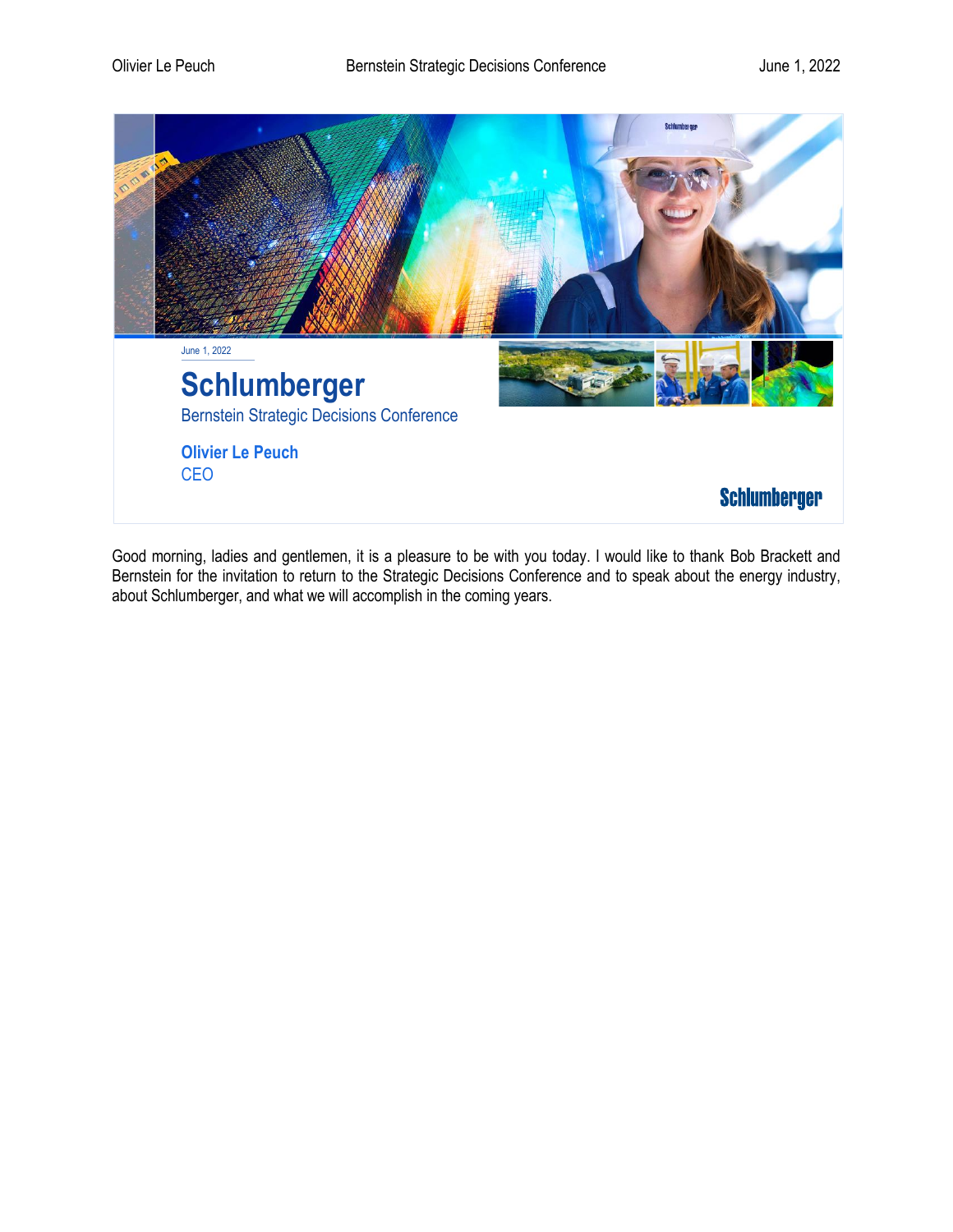## **Disclaimer**

This presentation contains "forward-looking statements" within the meaning of the federal securities laws — that is, any statements that are not historical facts. Such statements often contain words such as<br>"expect," "may, "can," "believe," "predict," "plan," "potential," "projected," "projections," "forecast,"<br>"estimate," "in and for each of its Divisions (and for specified business lines, geographic areas or technologies within<br>each Division); oil and natural gas demand and production growth; oil and natural gas prices; forecasts or<br>expectatio Schlumberger and the oil and gas industry; our business strategies, including digital and "fit for basin," as well as the strategies of our customers; our APS projects, joint ventures, and other alliances; our response to the COVID-19 pandemic and preparedness for other widespread health emergencies; the<br>impact of the ongoing conflict in Ukraine on global energy supply; access to raw materials; future global<br>economic and geopoli levels. These statements are subject to risks and uncertainties, including, but not limited to, changing<br>global economic conditions; changes in exploration and production spending by our customers, and<br>changes in the level financial condition of our customers and suppliers; our inability to achieve our financial and performance targets and other forecasts and expectations; our inability to achieve net-zero carbon emissions goals or<br>interim emissions reduction goals; general economic, geopolitical and business conditions in key regions<br>of the worl seasonal factors; unfavorable effects of health pandemics; availability and cost of raw materials; operational modifications, delays, or cancellations; challenges in our supply chain; production declines; the extent of future charges; our inability to recognize efficiencies and other intended benefits from our<br>business strategies and initiatives, such as digital or new energy, as well as our cost reduction strategies;<br>chang

challenges in exploration; the competitiveness of alternative energy sources or product substitutes; and other risks and uncertainties detailed in our most recent Forms 10-K, 10-Q, and 8-K filed with or furnished<br>to the SEC. If noe or more of these or other risks or uncertainties materialize (or the consequences of any<br>such d required to be disclosed in our filings with the SEC. In addition, historical, current, and forward-looking<br>environmental, social and sustainability-related statements may be based on standards for measuring<br>progress that assumptions that are subject to change in the future. The forward-looking statements speak only as of the date of this presentation, and Schlumberger disclaims any intention or obligation to update publicly or revise such statements, whether as a result of new information, future events or otherwise.

This presentation includes non-GAAP financial measures, including adjusted EBITDA margin, earnings per share excluding charges and credits ("EPS"), and free cash flow. "Adjusted EBITDA" represents<br>income (loss) before taxes excluding charges and credits, depreciation and amortization, interest<br>expense, and interest inco revenue. Management believes that the exclusion of charges and credits from adjusted EBITDA margin and EPS enables it to evaluate more effectively Schlumberger's operations period over period and to identify operating trends that could otherwise be masked by the excluded items. The foregoing non-GAAP financial measures should be considered in addition to, not as a substitute for or superior to, other measures of financial performance prepared in accordance with GAAP. "Free cash flow" represents cash<br>flow from operations less capital expenditures, Asset Performance Solutions investments and mutliclient<br>seismic data cost for the Company and that it is useful to investors and management as a measure of Schlumberger's ability to generate cash. Free cash flow does not represent the residual cash flow available for discretionary expenditures. Free cash flow should be considered in addition to, not as a substitute for or superior to, cash flow from operations.

**Schlumberger** 

But first, let me remind you that some of the statements I will be making are forward-looking and are subject to risks and uncertainties that could cause our results to materially differ from those projected in these statements. I therefore refer you to our latest 10-K and other SEC filings.

Let's begin.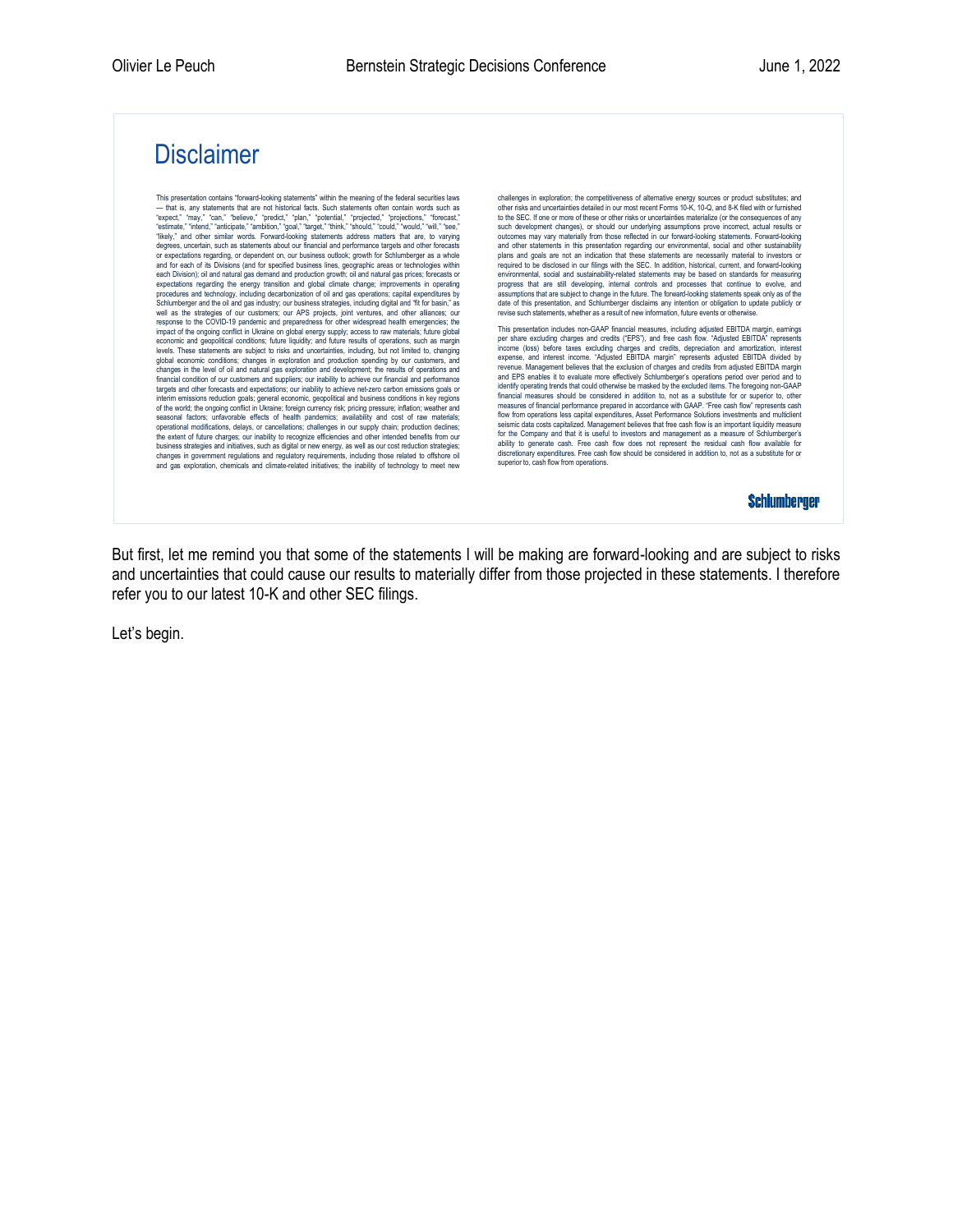

Last year at this conference, I described our strategy revolving around three engines of growth, which combined present a broad opportunity across multiple strategic time horizons. The world was emerging from a global pandemic, which was driving a steady recovery in energy demand.

Today, as we engage in this discussion, a set of new opportunities and risks have emerged, including energy security, inflation, and the related potential for a slowdown in the pace of economic growth. Despite these uncertainties, the need for energy and reinvestment in our industry is now even more acute, and we believe that the strategic directions I described last year are still very relevant, and if anything, have been reinforced by recent events, across our core, digital and new energy engines of growth.

Let me share with you our latest view of the industry environment, which is one of the most compelling outlooks I have seen in over 35 years in the business.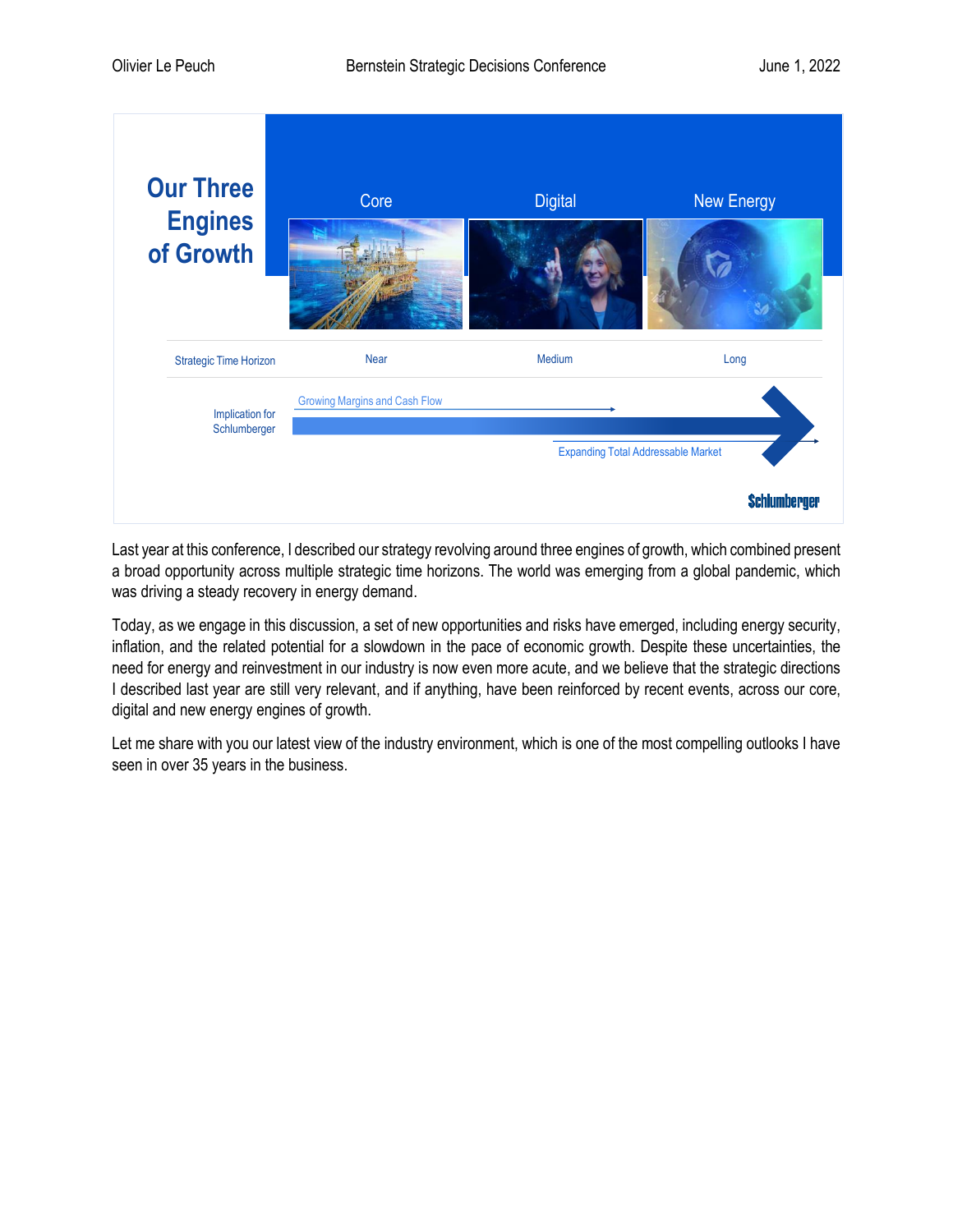

First, the current market fundamentals are very constructive, with global inventories and spare capacity at decade lows as a result of past underinvestment—magnified by the need for supply diversity, due to the recent disruption of Russian supplies.

These factors support broad-based investment, accelerating across all geographies and different operating environments—from high-volume land to offshore deepwater—required to drive new production and capacity increases in response to the supply crisis, demand growth and the need for energy security—creating the conditions for a longer and stronger upcycle, in both oil and gas.

Second, a more efficient industry is also emerging with greater capital discipline, a stronger focus on returns, and the power of digital to enhance performance and productivity. Digital will be a defining attribute of this cycle, as operators are driven to increase efficiency and unlock more asset value through the adoption of cloud-enabled workflows, artificial intelligence, and digital operations.

And third, our industry is increasing its focus on sustainability commitments and climate actions. Decarbonization of oil and gas operations is a mandate from stakeholders that will also define this cycle and will result in lower carbon intensity for oil and gas production, increasing the industry's contribution to a lower-carbon energy future.

In essence, we enter this new cycle as a more investable, a more efficient, and a more sustainable industry—better aligned with our customers, our shareholders, and all our stakeholders to deliver higher value and lower carbon.

In this context, I would like to look at the unique attributes of Schlumberger that will enable us to outperform in the increasingly favorable growth environment that is unfolding.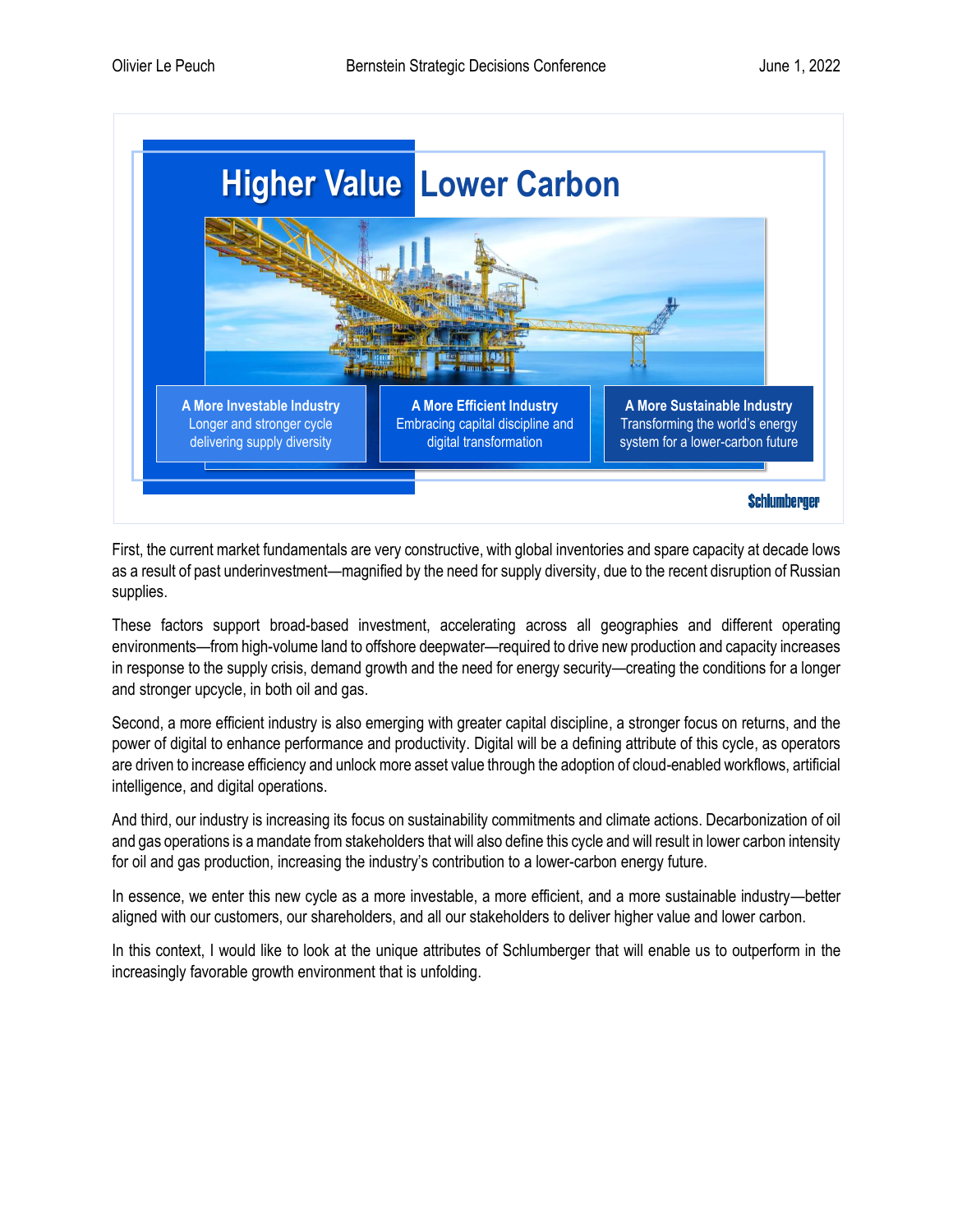

Against the backdrop I just described, Schlumberger is clearly positioned for outperformance.

Geographically, broad-based growth of oil and gas investment will enable us to leverage not just our entire international franchise, which is unparalleled in scope and capability, but also our focused and high-performing North America business. The mix of this activity growth sets in motion the full breadth of our technology portfolio, unique integration capabilities, and fit-for-basin technology deployment, which impacts every stage of the oil and gas delivery process, from exploration to production—long and short cycle.

In addition, we benefit from adoption at scale of our digital platform—deploying new, efficient cloud-enabled workflows, unlocking deeper insights from data through AI/ML, and offering drilling automation and edge-enabled production solutions—all increasing operational productivity and efficiency.

And to extend our leadership position in the lower-carbon energy future, we have accelerated our sustainable technology development, launching the industry-first Transition Technologies\* portfolio and Schlumberger end-to-end Emissions Solutions—to help oil and gas operators address methane and other greenhouse gas emissions. These launches have received enthusiastic reception from our customers, who seek partners to help them meet their sustainability commitments.

Taken together, our breadth, unique integration capabilities, technology leadership, and leading execution are differentiating our performance with customers. We are shaping the future of the industry, using technology to help operators accelerate discovery, drill faster, increase production, and maximize the value of their assets—all with a lower carbon footprint.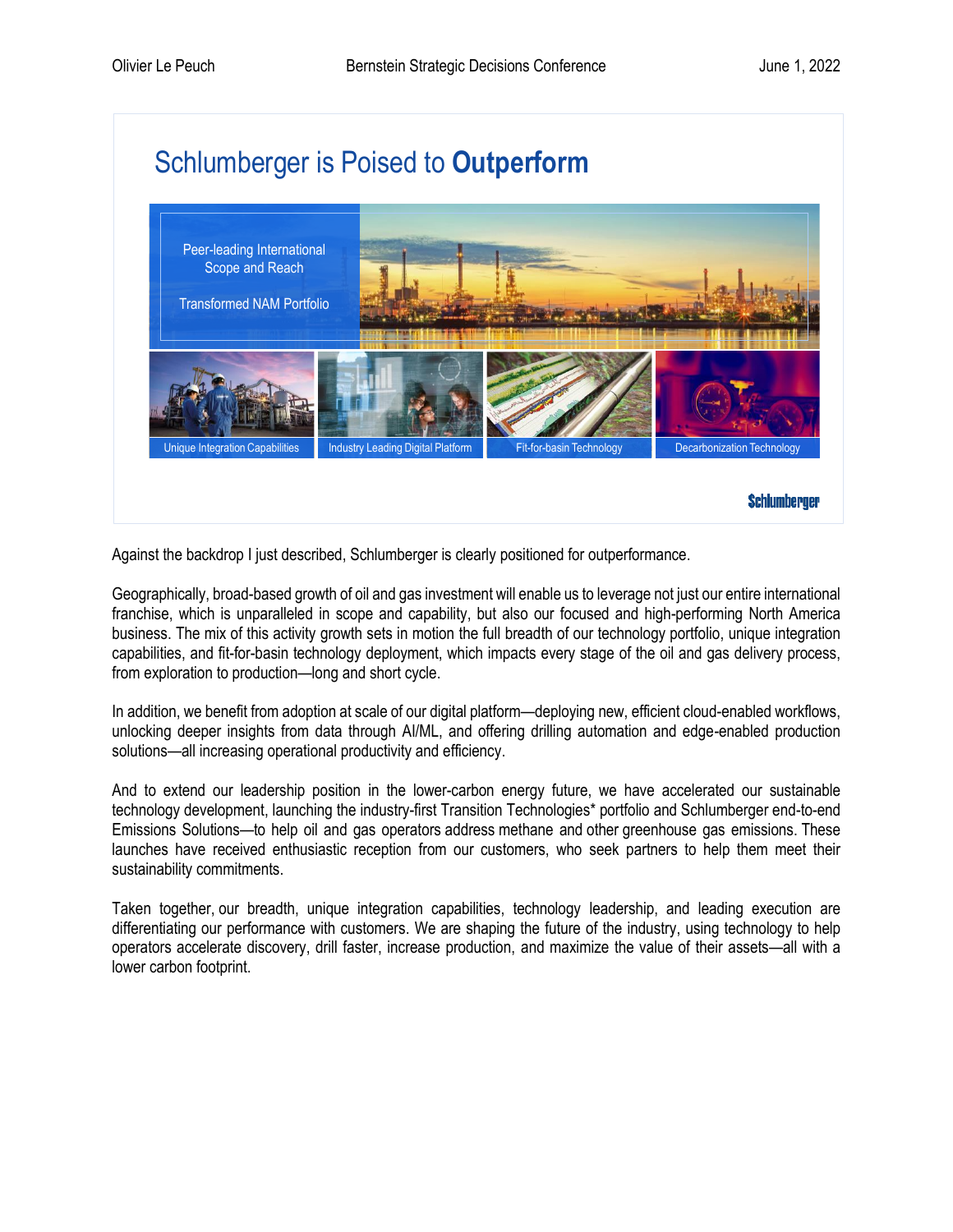

In this context, I would like to share with you three examples of how we are delivering for the industry.

Our autonomous operations on the Peregrino platform offshore Brazil offer a glimpse of the future of well construction built on a digitally native foundation and unique equipment and service integration capabilities. In addition to the delivery of the full drilling and control systems on the platform, we developed a digital avatar of the rig, fully enabling the seamless digital orchestration of the surface equipment and subsurface well construction process—a step closer to our autonomous drilling vision.

Second, in the Permian Basin, we are collaborating with a consortium led by the University of Texas on Project Astra, that includes operators, service companies, and technology partners to advance methane detection. Schlumberger is tasked in this project to deploy a detection network that applies new, highly sensitive methane detectors and leverages data sharing and analytics to inform repair and maintenance decisions in the field. Zero methane emissions is core to the industry sustainability ambition, and this project is a critical step in the journey.

The third example I would like to share today is offshore Norway, where we are using unique technology to help Shell increase production from an existing asset delivering gas to the UK. On the Ormen Lange Project, OneSubsea® will deploy a subsea multiphase compression system—an industry leading innovation that is designed to unlock additional natural gas and increase the field recovery rate. In addition, the subsea multiphase compression will facilitate a significant reduction in energy consumption, and thus  $CO<sub>2</sub>$  emissions, when compared to topside compression.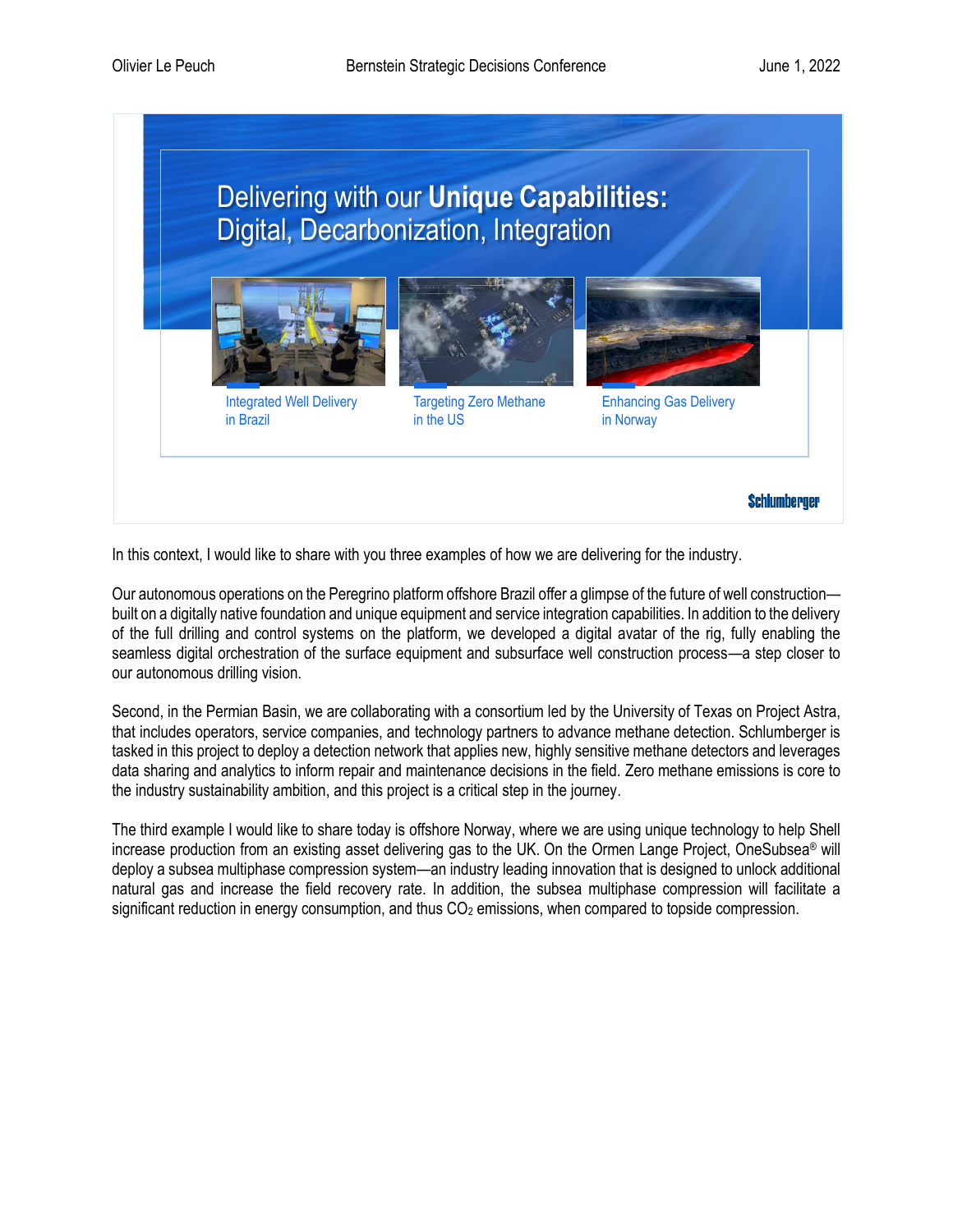

As the energy growth cycle continues to gain momentum, our returns-focused strategy is delivering differentiated financial results. In 2021, we delivered \$3 billion in free cash flow, and expanded adjusted EBITDA margins by 320 basis points.

Our financial outperformance continues in 2022. In the first quarter, we delivered financial results aligned with our fullyear ambitions—including 14% year-over-year revenue growth and 62% year-over-year EPS growth excluding charges and credits—and we have recently initiated a 40% dividend increase.

These first quarter results were delivered against a back-drop of increasing inflationary pressure and persistent supply chain disruption, outlining the strength of our execution, operating leverage, digital adoption, and broadening net pricing impact.

Through the cycle—absent a global recession—we have a significant earnings growth potential and will deliver accelerated cash flow and returns as our industry benefits from the combination of unique growth outlook and pricing tailwinds.